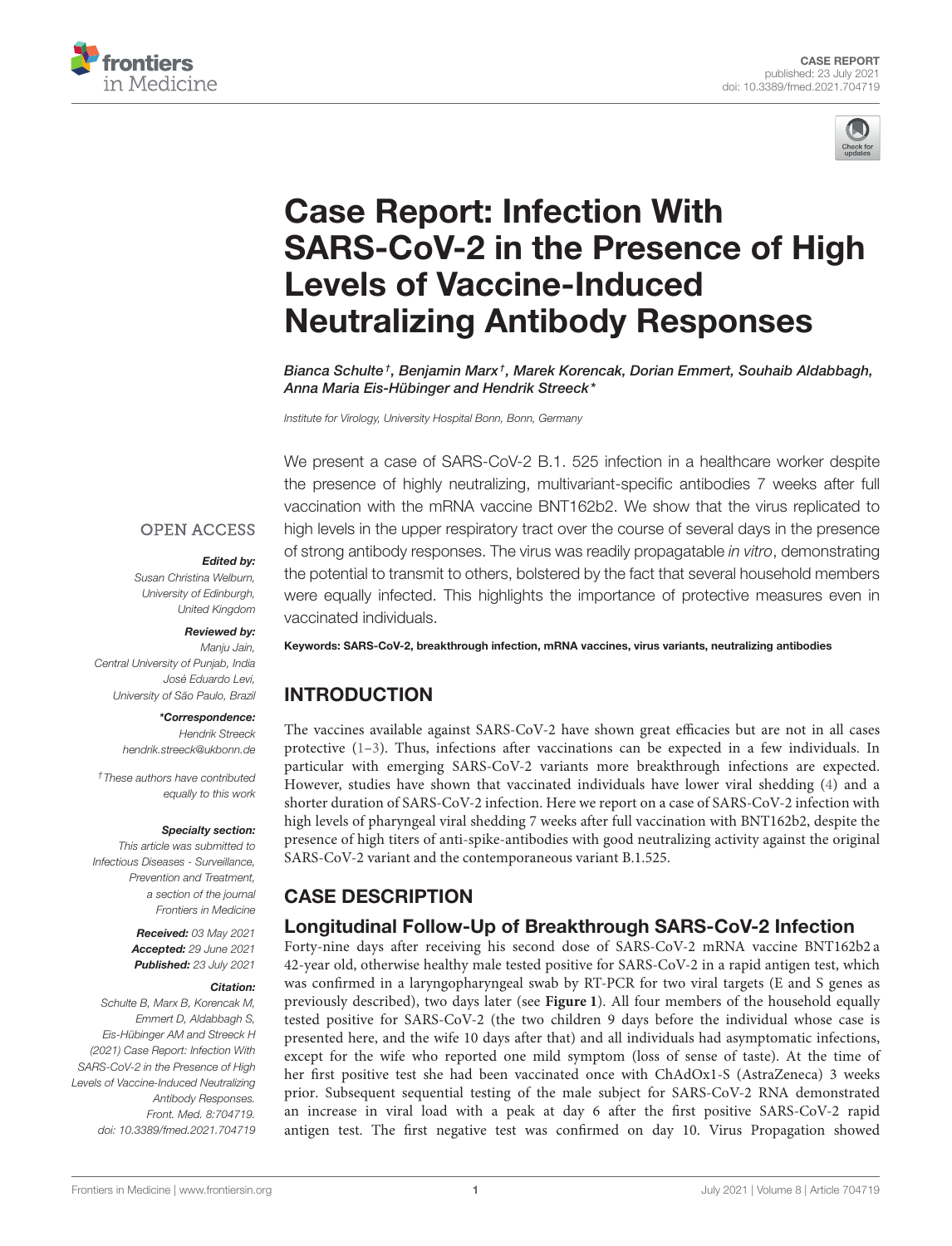

<span id="page-1-0"></span>respectively (threshold for positive result: 1.0), see also **[Supplementary Figure 1](#page-3-3)**.

high titers after 5 day culture on Caco-2 cells (E gene RT-PCR  $Ct = 9.44$ , S gene  $Ct = 14.53$ ) and capable productively infecting and lysing 100% of VeroE6 cells in 3 days (E gene  $Ct = 14.28$ , S gene  $Ct = 13.23$ ). NextGen Sequencing using the Qiagen protocol on a miSeq (Illumina) platform [\(5\)](#page-3-4) identified the virus from the laropharyngeal swab as SARS-CoV-2 B.1.525, identical to the reference sequence EPI\_ISL\_1571188, except for three silent base substitutions in the spike gene (A23746G, T24070C, and G25767T). This variant had been detected at varying but low frequencies in the German population in recent months, but remained a minor variant under investigation [\(6\)](#page-3-5).

## Good Neutralization Capacity Despite High Viral Titers

We next investigated the ability of SARS-CoV-2 recognition by the vaccine-induced immune responses. Using the Roche whole antibody ELISA (spike subdomain S1-specific) we first detected anti-SARS-CoV-2 antibodies 16 days after the first vaccination. Maximum levels were reached 9 days after the second vaccination (**[Figure 1](#page-1-0)**). To determine the patient's ability to recognize and neutralize the SARS-CoV-2 variant B.1.525 as well as other variants we performed plaque reduction neutralization assays as previously described [\(7\)](#page-3-6). We longitudinally tested plasma from the patient in the neutralization assays against four major SARS-CoV-2 variants B.3, B.1.117 (α variant), B.1.351 (β), and B.1.525 (η). Surprisingly, the plasma was equally capable of neutralizing B.1.525 virus as the other variants with slightly lower NT activity against B.1.351 (see **[Figure 2](#page-2-0)**). Overall we observed a general trend for an increase in neutralization between day 5 and 13 after SARS-CoV-2 breakthrough infection (**[Figure 3](#page-2-1)**). This boost detected in neutralization capacities of the individual's plasma from day 5 to day 13 was similar irrespective of the virus tested, i.e., at least a doubling of the NT90 values was observed against all four virus variants. Surprisingly, in these neutralizing samples no nucleocapsid (N) specific antibodies could be detected up to 20 days after infection (**[Figure 1](#page-1-0)**, Roche Elecsys <sup>R</sup> Anti-SARS-CoV-2 immunoassay and **[Supplementary Figure 1](#page-3-3)**), while spike (S)-specific antibodies stayed at the highest detectable levels or above (Euroimmun SARS-CoV-2 ELISA).

# **DISCUSSION**

Although high vaccination effectiveness (>90%) has been shown for several COVID-19 vaccines [\(1–](#page-3-0)[3\)](#page-3-1), questions remain as to the composition and characteristics of the group of individuals developing breakthrough infections despite full vaccination. It is believed that breakthrough infection occur due to immune escape mutations or lack of presence of high titers of neutralizing antibody responses. Here we describe a case of an individual that became infected despite the presence of high titer neutralizing antibodies. He developed high levels of viral load detectable in the pharyngeal swabs, and was likely to infect others. All four members in the familiy were infected, but we can not conclusively show who infected whom. However, the case raises the question whether breakthrough infections with SARS-CoV-2 usually occur in spite of strong neutralizing antibody responses. Indeed, while most reported cases of breakthrough infection ocurred before full vaccine-induced immunity had been induced [\(8\)](#page-3-7), rare breakthrough infection cases were described despite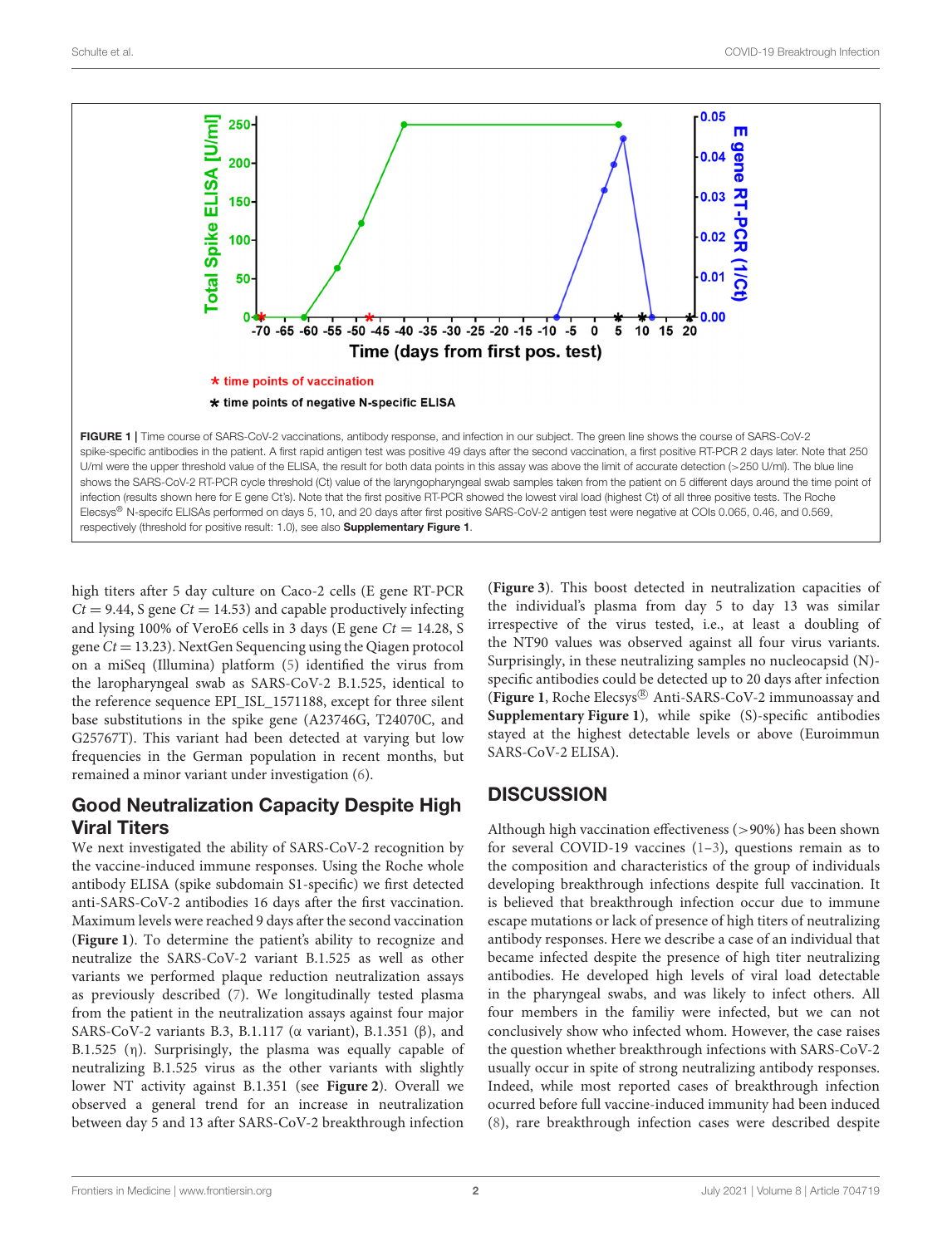

<span id="page-2-0"></span>the presence of neutralizing capacities against the infecting variant [\(9\)](#page-3-8). Interestingly, this case and other breakthrough infection cases we investigated (unpublished data) show that the absence of an N-specific antibody response after infection is common. This led us to hypothesize that highly efficient spikebased neutralization in vaccinees prevents mounting antibody responses to nucleocapsid, an otherwise highly immunogenic viral protein [\(10\)](#page-3-9).

There are many possible causes for breakthrough infection in adults. Firstly, immunosenescence might play a role in that the aging immune system is known to produce lower numbers of naive T and B cells [\(11\)](#page-3-10). Moreover, reduced vaccination efficiency is usually observed above the age of 65 [\(12\)](#page-3-11), yet our described case was 42 years old. Secondly, the longevity of specific B cells might differ between individuals, but the individual mounted high titers of neutralizing antibodies. While he became infected with the B.1.525 variant, he developed antibodies after BNT162b2 vaccination that efficiently neutralized the SARS-CoV-2 strains B.3 and B.1.1.7 as well as B.1.525. When comparing the neutralization capacities against the variants we determined that they differed by a factor of up to 4, with B.1.525 being neutralized the best, followed by B.3 and B.1.1.7, and B.1.351 being neutralized to the least degree among the four. This indicates that the amino acid differences in spike between these variants are still crucial for the efficiency of neutralizing antibodies even after natural infection of vaccinees. Whether B.1.525 is more efficiently neutralized by vaccination-induced antibodies than variants of concern or the early variant B.3 remains to be shown in larger studies. However, a first small study of BNT162b2 vaccinees ( $n = 37$ ) found significantly higher neutralization of B.1.525 and B.1.1.7 and weaker neutralization of B.1.351 compared to B.1, respectively, thus corroborating our



<span id="page-2-1"></span>results [\(13\)](#page-3-12). The slightly different result with B.1.1.7 might be due to the fact that we compared its neutralization to B.3, a variant more dominant in Germany.

Because of the scarcity of breakthrough infections it has been very difficult to fully characterize this phenomenon via systematic longitudinal studies. For COVID-19, very few cases of breakthrough infection have been reported and conclusive documentation of fully established immunity before infection is widely lacking [\(9\)](#page-3-8). Therefore, based on the case presented here we propose that there might be another cause for breakthrough infection with SARS-CoV-2 than the commonly described ones discussed above.

## PATIENT PERSPECTIVE AND **CONCLUSION**

This case illustrates one example of SARS-CoV-2 infection despite the presence of highly neutralizing, multivariant-specific antibodies after full vaccination with the mRNA vaccine BNT162b2. Furthermore, it demonstrates that the virus can replicate to high levels in the upper respiratory tract over the course of several days in the presence of strong antibody responses. Especially the high viral loads measured in RT-PCR and the fact that the virus from the patient was propagatable